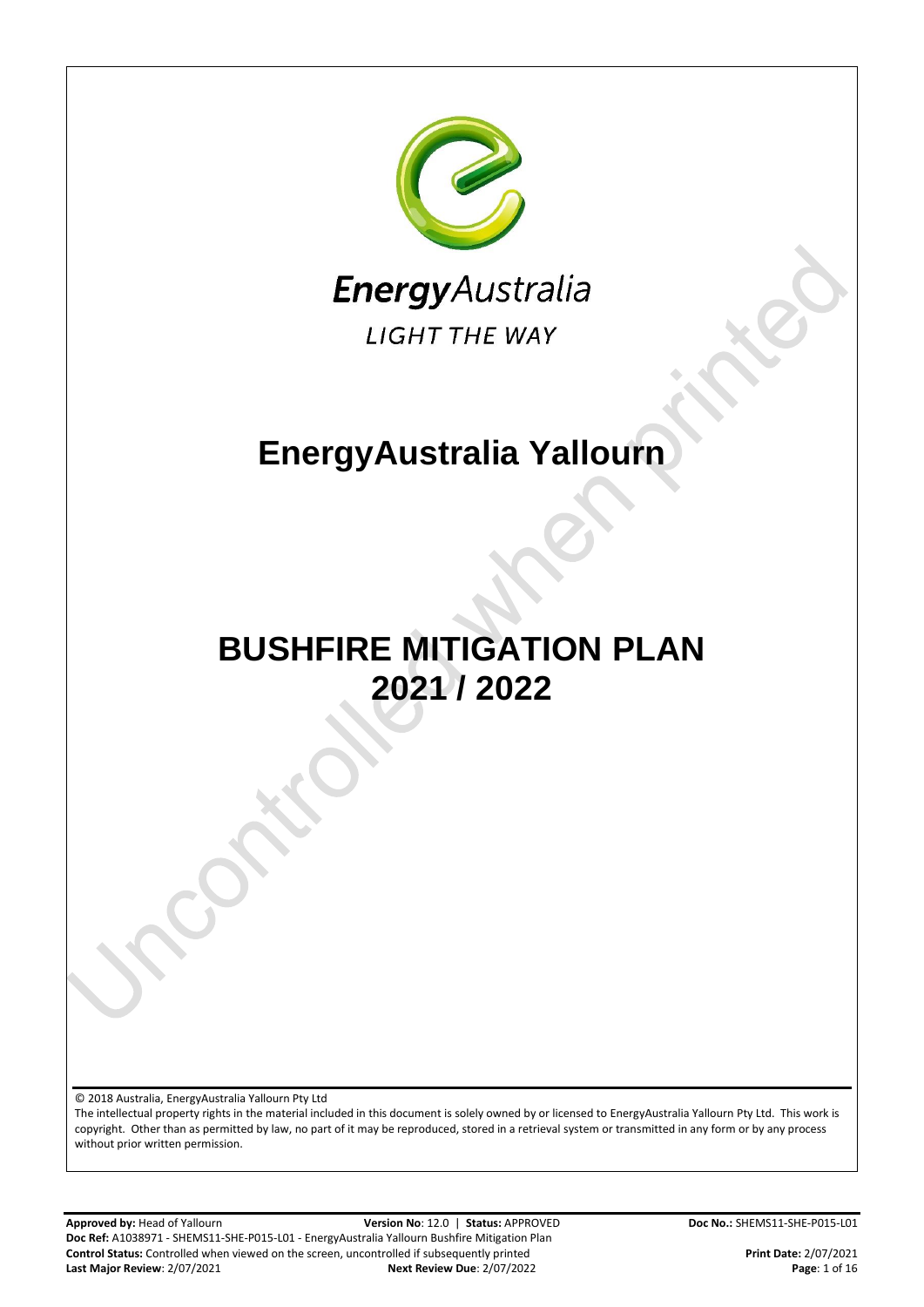#### **VERSION HISTORY**

| <b>Version</b> | <b>Date</b>      | <b>Author</b>      | <b>Reason</b>                                                                                          |  |  |  |
|----------------|------------------|--------------------|--------------------------------------------------------------------------------------------------------|--|--|--|
| 1.0            | April 2011       | Paul Metlikovec    | Initial Issue                                                                                          |  |  |  |
| 2.0            | September 2011   | Otto Stumpf        | Changes as a result of advice from ESV                                                                 |  |  |  |
| 3.0            | <b>July 2012</b> | Otto Stumpf        | Changes made to accommodate the recommendations from an<br>internal audit conducted in June 2012       |  |  |  |
| 3.1            | September 2012   | Rachel Alexander   | Corporate Re-brand and minor formatting changes                                                        |  |  |  |
| 4.0            | June 2013        | Otto Stumpf        | Periodic Review                                                                                        |  |  |  |
| 5.0            | May 2014         | Otto Stumpf        | Periodic Review / To meet the new regulations, audit<br>recommendations and broader scope              |  |  |  |
| 6.0            | May 2015         | Otto Stumpf        | Periodic Review                                                                                        |  |  |  |
| 7.0            | May 2016         | Otto Stumpf        | Periodic Review                                                                                        |  |  |  |
| 8.0            | May 2017         | Otto Stumpf        | Minor changes to the objective (clause 6), the preventative<br>strategies (clause 8) and clause 9.2/10 |  |  |  |
| 8.1            | June 2017        | Rachel Alexander   | <b>Update to References Required</b>                                                                   |  |  |  |
| 9.0            | June 2018        | <b>Brad Miller</b> | Periodic Review                                                                                        |  |  |  |
| 10.0           | Nov 2019         | <b>Brad Miller</b> | Periodic Review                                                                                        |  |  |  |
| 10.1           | Dec 2019         | <b>Brad Miller</b> | Review to address ESV feedback comments                                                                |  |  |  |
| 11.0           | <b>June 2020</b> | <b>Brad Miller</b> | Periodic Review                                                                                        |  |  |  |
| 12.0           | <b>June 2021</b> | <b>Brad Miller</b> | <b>Annual Review</b>                                                                                   |  |  |  |

#### **AMENDMENTS IN THIS VERSION**

| <b>AMENDMENTS IN THIS VERSION</b> |                                                        |                   |  |  |  |
|-----------------------------------|--------------------------------------------------------|-------------------|--|--|--|
| No.                               | <b>Amendment Summary</b>                               | <b>Amended By</b> |  |  |  |
| Version 12.0                      |                                                        |                   |  |  |  |
|                                   | Added Appendix 2 - At-Risk Electric Line Details table | <b>B.</b> Miller  |  |  |  |
| 2.                                | Update position titles on contacts page                | <b>B.</b> Miller  |  |  |  |
|                                   |                                                        |                   |  |  |  |

#### **PURPOSE & SCOPE**

| <b>WHAT</b> | The objective of the Bushfire Mitigation Plan is to ensure that there are procedures and processes at the<br>Yallourn site to mitigate against the spread of fire that initiates internally as well as the infiltration of<br>external fires. The procedures also mitigate the initiation of bushfires from "at-risk" electrical lines and<br>provide a controlled reduction in fire risk from the site assets.                            |  |  |  |  |
|-------------|--------------------------------------------------------------------------------------------------------------------------------------------------------------------------------------------------------------------------------------------------------------------------------------------------------------------------------------------------------------------------------------------------------------------------------------------|--|--|--|--|
|             | The Bushfire Mitigation Plan must fully comply with the Electricity Safety (Bushfire Mitigation)<br>Regulation. The Bushfire Mitigation Plan must be monitored and audited each year to identify any<br>deficiencies in the plan. The plan must then be updated and formally submitted to Energy Safe Victoria<br>(ESV) before the 1 July of each year.                                                                                    |  |  |  |  |
| <b>WHEN</b> | This procedure is to be utilised when the Bushfire Mitigation Plan needs to be implemented, reviewed<br>and updated.                                                                                                                                                                                                                                                                                                                       |  |  |  |  |
| <b>WHO</b>  | This procedure shall be followed by all responsible personnel who implement the Bushfire Mitigation<br>Plan and the nominated responsible officer who audits the plan.                                                                                                                                                                                                                                                                     |  |  |  |  |
| <b>WHY</b>  | This procedure has been developed to comply with the Electricity Safety (Bushfire Mitigation)<br>Regulation and the requirements of the CFA and Dept of State, Development and Business Innovation.<br>The Bushfire Mitigation Plan must be reviewed annually, updated and checked against the current<br>Electricity Safety (Bushfire Mitigation) Regulation, then sent to ESV before 1 July to ensure compliance<br>with the Regulation. |  |  |  |  |
|             |                                                                                                                                                                                                                                                                                                                                                                                                                                            |  |  |  |  |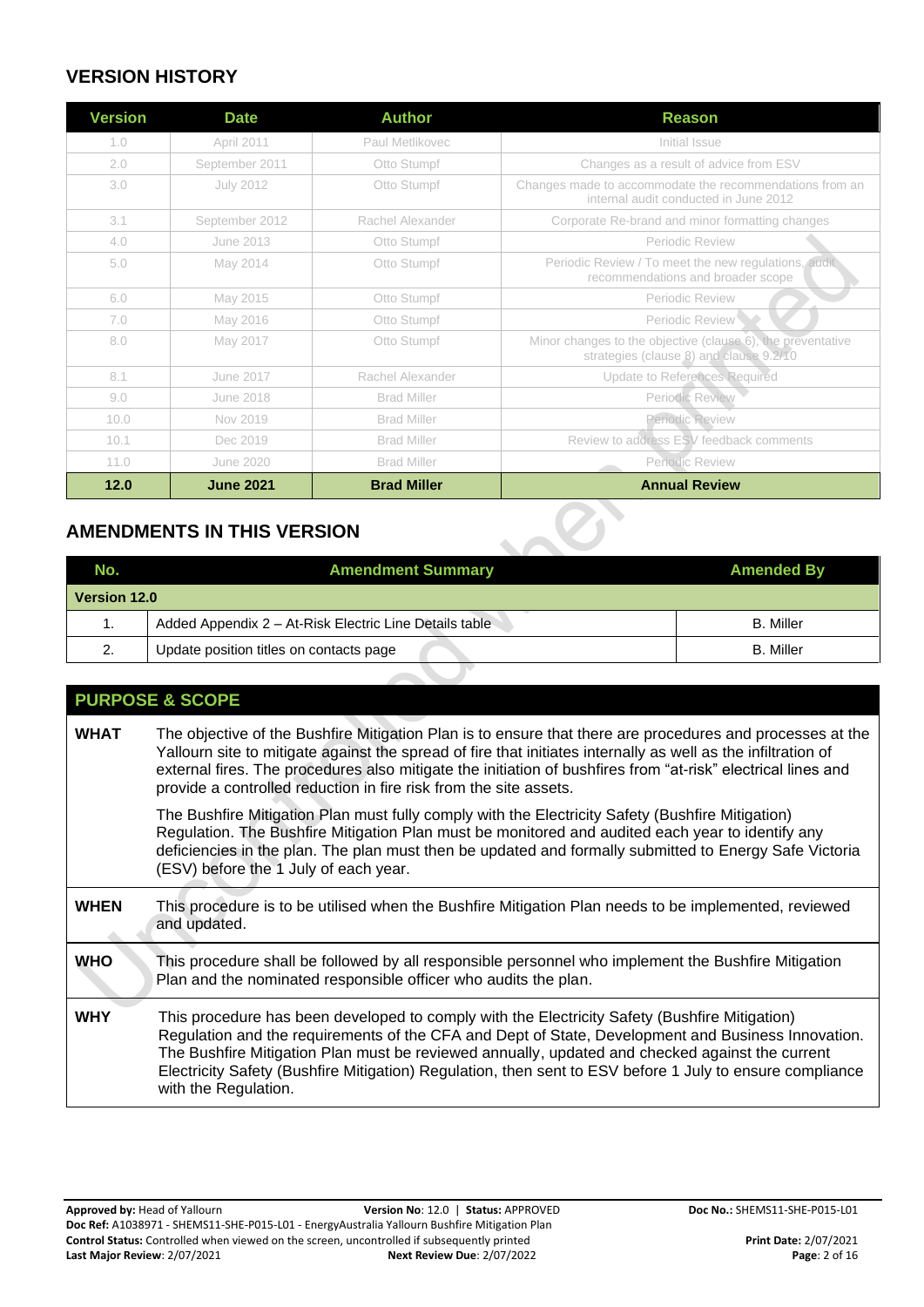# **TABLE OF CONTENTS**

| 1              |      |  |  |  |  |  |
|----------------|------|--|--|--|--|--|
| 2              |      |  |  |  |  |  |
| 3              |      |  |  |  |  |  |
|                |      |  |  |  |  |  |
| 4              |      |  |  |  |  |  |
| 5              |      |  |  |  |  |  |
| 6              |      |  |  |  |  |  |
|                | 6.1  |  |  |  |  |  |
| $\overline{7}$ |      |  |  |  |  |  |
|                |      |  |  |  |  |  |
|                | 7.1  |  |  |  |  |  |
|                | 7.2  |  |  |  |  |  |
|                | 7.3  |  |  |  |  |  |
| 8              |      |  |  |  |  |  |
| 9              |      |  |  |  |  |  |
|                |      |  |  |  |  |  |
|                | 9.1  |  |  |  |  |  |
|                | 9.2  |  |  |  |  |  |
|                | 9.3  |  |  |  |  |  |
|                | 9.4  |  |  |  |  |  |
|                | 9.5  |  |  |  |  |  |
|                | 9.6  |  |  |  |  |  |
|                | 9.7  |  |  |  |  |  |
|                | 9.8  |  |  |  |  |  |
|                | 9.9  |  |  |  |  |  |
|                | 9.10 |  |  |  |  |  |
|                | 9.11 |  |  |  |  |  |
|                | 9.12 |  |  |  |  |  |
|                | 9.13 |  |  |  |  |  |
| 10             |      |  |  |  |  |  |
| 11             |      |  |  |  |  |  |
|                |      |  |  |  |  |  |
| 12             |      |  |  |  |  |  |
|                |      |  |  |  |  |  |
|                |      |  |  |  |  |  |
|                |      |  |  |  |  |  |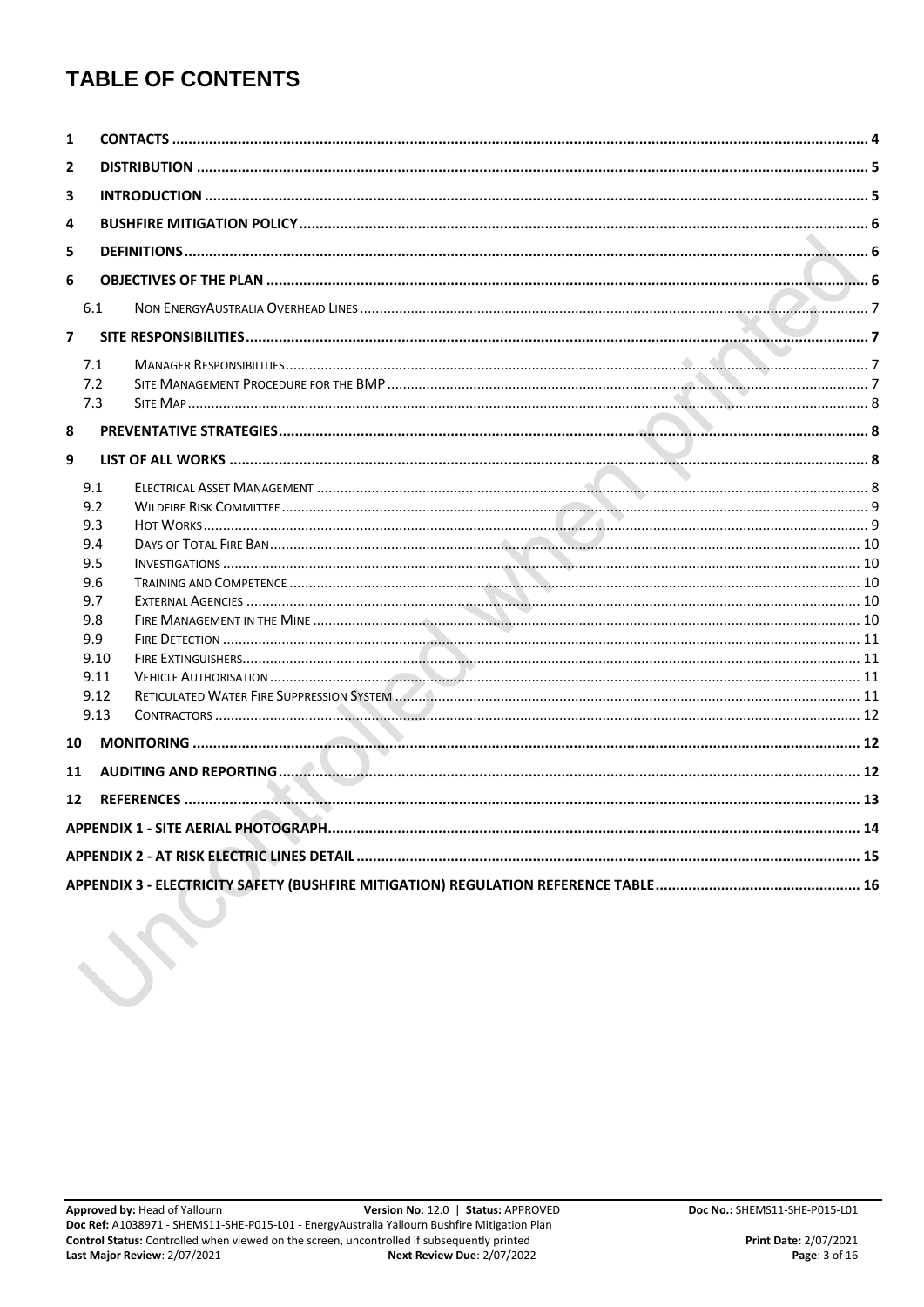### <span id="page-3-0"></span>**1 Contacts**

| <b>Specified Operator</b> | EnergyAustralia Yallourn Pty. Ltd        |
|---------------------------|------------------------------------------|
| <b>Office Address</b>     | Eastern Road<br>Yallourn, Victoria, 3825 |
| <b>Postal Address</b>     | <b>PO Box 444</b><br>Moe, Victoria, 3825 |
| <b>Telephone</b>          | $(03)$ 5128 2000                         |

| <b>Person Responsible for Plan</b><br><b>Preparation</b> | Paul Metlikovec<br><b>Brad Miller</b>                                |              |  |
|----------------------------------------------------------|----------------------------------------------------------------------|--------------|--|
| <b>Position</b>                                          | Mine Risk & Compliance Lead<br>Mine Planning & Environment<br>Leader |              |  |
| <b>Office Address</b>                                    | Eastern Road<br>Yallourn Victoria, 3825                              |              |  |
| <b>Postal Address</b>                                    | <b>PO Box 444</b><br>Moe Victoria, 3825                              |              |  |
| <b>Telephone</b>                                         | 03 5128 2747                                                         | 03 5128 2273 |  |
|                                                          |                                                                      |              |  |

| Person Responsible for Plan<br>Implementation | <b>Lance Wallace</b>                    | Paul Gridley                           |  |
|-----------------------------------------------|-----------------------------------------|----------------------------------------|--|
| <b>Position</b>                               | Mine Leader                             | <b>Estate Services Alliance Leader</b> |  |
| <b>Office Address</b>                         | Eastern Road<br>Yallourn Victoria, 3825 |                                        |  |
| <b>Postal Address</b>                         | <b>PO Box 444</b><br>Moe Victoria, 3825 |                                        |  |
| <b>Telephone</b>                              | 03 5128 4040                            | 03 5128 2150                           |  |
|                                               |                                         |                                        |  |

| <b>Emergency Contact Number</b> | For all site emergencies dial:           |  |  |  |
|---------------------------------|------------------------------------------|--|--|--|
| for Immediate Action            | Internal: $ 3333$                        |  |  |  |
|                                 | Mobile phone or external:   1800 04 3333 |  |  |  |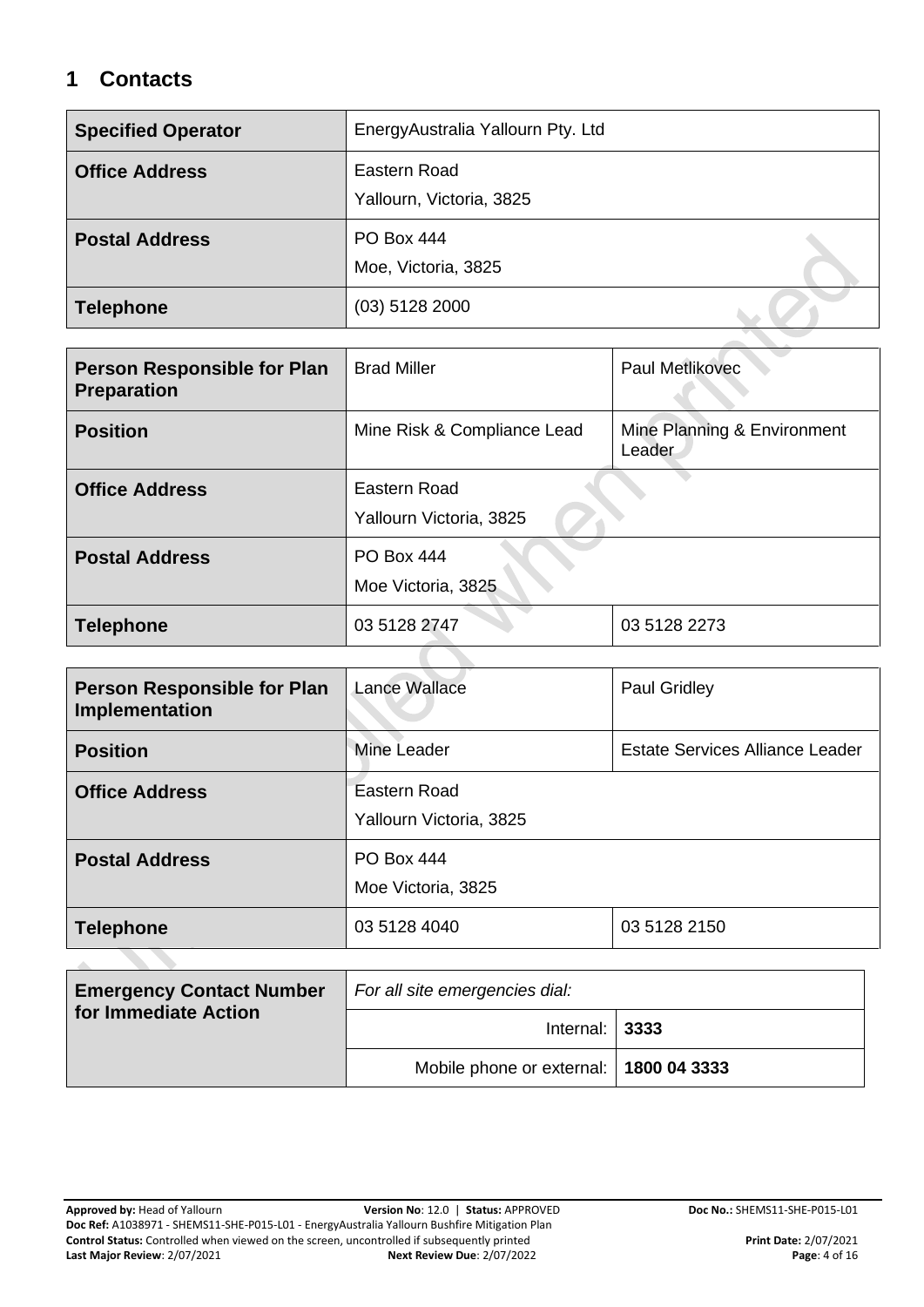### **2 Distribution**

Copies of this document have been issued to Energy Safe Victoria

A hard copy of the Yallourn Bushfire Mitigation Plan (BMP) will be available at the EnergyAustralia Yallourn principal office; please contact the Office Leader on telephone 5128 2960 for a current copy. Copies of the plan are available to the public for inspection. The EnergyAustralia Yallourn address is Eastern Road Yallourn Vic 3825. All hard copies will be stamped as uncontrolled.

The Yallourn BMP can be found online at the Energy Australia website:

[https://www.energyaustralia.com.au/about-us/energy-generation/yallourn-power-station/ensuring-we-do](https://www.energyaustralia.com.au/about-us/energy-generation/yallourn-power-station/ensuring-we-do-right-thing)[right-thing](https://www.energyaustralia.com.au/about-us/energy-generation/yallourn-power-station/ensuring-we-do-right-thing)

### **3 Introduction**

EnergyAustralia Yallourn Pty Ltd is the private owner and operator of the Yallourn W Power Station and the adjacent Yallourn Mine which are located in the Latrobe Valley approximately 150 km's east of Melbourne. EnergyAustralia Yallourn's operations are located within the City of Latrobe; the Power Station, Mine and buffer zones cover some 5,500 hectares. Refer to figure 1 in the Appendix for the boundaries of EnergyAustralia Yallourn.

The Yallourn Mine is one of three large open cut brown coal mines in the Latrobe Valley in Victoria. Mining operations are based on the open cut mining method, using the slope mining method with dozers and feeder breakers to excavate and load sized coal onto conveyors. Overburden operations consist of both auxiliary earthmoving plant and a bucket wheel dredger to excavate the overburden overlying the coal. A series of conveyors are used to transport the overburden material to an internal dump located within a worked-out section of the mine. Coal is transported by a series of conveyors to a 30,000 tonne raw coal bunker, which provides approximately 12 hours coal reserves for the Power Station. The Power Station and the mine operate 24 hours per day, 365 days per year. Yallourn seam coal has high moisture content (65 - 68%); low ash (1.5 - 3.0%) and low energy content (6 - 7 Mega joule/kg (NWSE)).

Mining operations are currently located within Maryvale Field of the Yallourn open cut mine. Coal mining commenced full operational in the Maryvale field from the start of 2015. Worked out sections of the mine are progressively rehabilitated in accordance with an approved Rehabilitation Master Plan, following mining and overburden dumping. This results in progressive shaping and stabilisation of overburden batters and dumps, coal floor coverage and some coal batter coverage. Routine maintenance programs manage the fuel loads in and around the mine areas.

Effective from the 5th September 2002, EnergyAustralia Yallourn established a Mine Alliance contract with Roche Thiess Linfox Joint Venture (RTL), for the management and operation of the mine. The Mine Alliance contract includes operations and maintenance activities in the mine. The RTL Joint Venture, now RTL Mining and Earthworks P/L, has developed and implemented a certified SHEQ system for the management of safety, health, environment and quality parameters for all those activities included within the scope of the Mine Alliance contract. The Bushfire Mitigation Plan forms part of EnergyAustralia Yallourn's certified HSSE Management System.

EnergyAustralia Yallourn maintains a high standard of risk management whilst achieving its primary role of coal mining and electricity generation. It operates under certified standards for health, safety and environmental management.

The high inherent risks that bushfires pose to business assets, production, health, safety, and the environment has necessitated the implementation of numerous controls to mitigate the risk of bushfire. Furthermore, a well-trained response team along with fixed reticulated and mobile fire suppression systems provides the resources to control bushfires within the property boundary.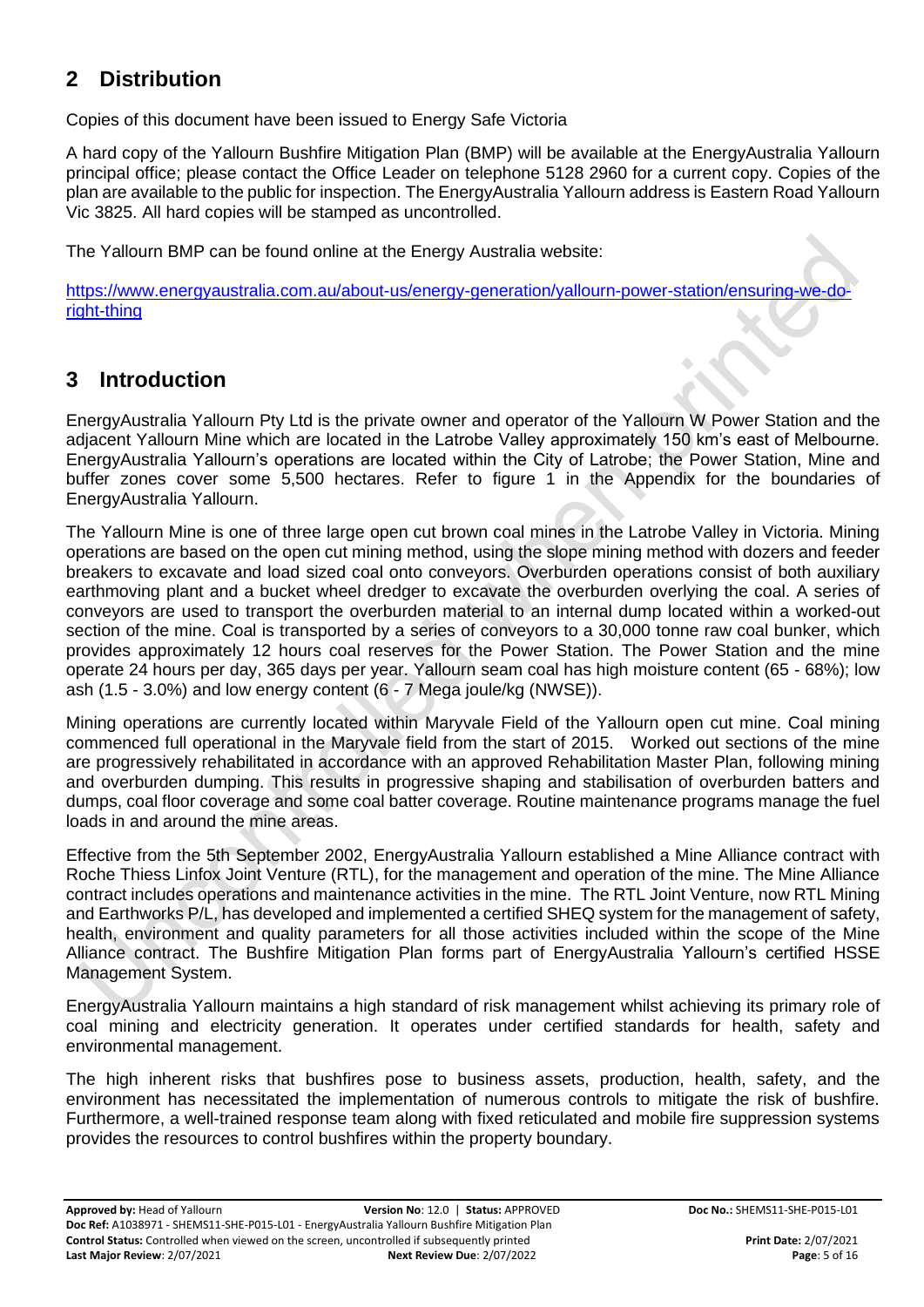The fire hazard ratings system managed by the Country Fire Authority of Victoria has designated the Yallourn site as a hazardous bushfire risk area in relation to the overhead powerlines and associated legislation.

The bushfire mitigation plan has been developed and implemented to manage the risks to assets (including at risk electric lines) and personnel from bushfires and fires which may initiate within the site itself and those which may initiate externally and infiltrate the mine. EnergyAustralia Yallourn has site plans showing the atrisk electric lines on the site and these are available to Energy Safe Victoria and other regulatory bodies upon request.

### <span id="page-5-0"></span>**4 Bushfire Mitigation Policy**

EnergyAustralia Yallourn, as a specified operator, is committed to managing the site to mitigate against the spread of fire that initiates internally as well as the infiltration of external fires. This includes a commitment to protect at-risk electrical lines in compliance with the Electricity Safety Act and associated Bushfire Mitigation Regulation. This will be achieved by the application of various strategies including:

- Monitoring the actions from the Bushfire Mitigation Plan through the Wildfire Committee
- Periodic inspection
- Proactive operation and maintenance plans
- Monitoring of plant and surrounding environment
- Reporting of fires
- Quick response to the extinguishing of fires
- The provision of firefighting systems, and
- Assisting fire control agencies

### **5 Definitions**

**Bushfire** is defined by CFA Victoria as: "A freely burning, uncontrolled and unplanned fire, which needs to be extinguished. It includes fires in woods or forest, mixtures of scrub, bush and grasslands; or plantation or nursery stock."

**At-Risk electric line** – means an electrical line (other than private electric line) that is above the surface of land and in a hazardous bushfire risk area.

**Specified operator** – means the operator of an at risk electric line but does not include a major electricity company (transmission or distribution)

### <span id="page-5-1"></span>**6 Objectives of the Plan**

The objective of the Bushfire Mitigation Plan is to outline the controls identified in the EnergyAustralia system to reduce the risk of bushfire damage to assets (including at-risk electric lines) and personnel on the Yallourn site from bushfires which may commence within the site itself and those which may commence externally and infiltrate the mine.

This Bushfire Mitigation Plan provides an integrated set of procedures to lead a controlled reduction in fire risk to and from all site assets, through systems of asset inspection and management, fuel reduction, ignition source containment and fire control.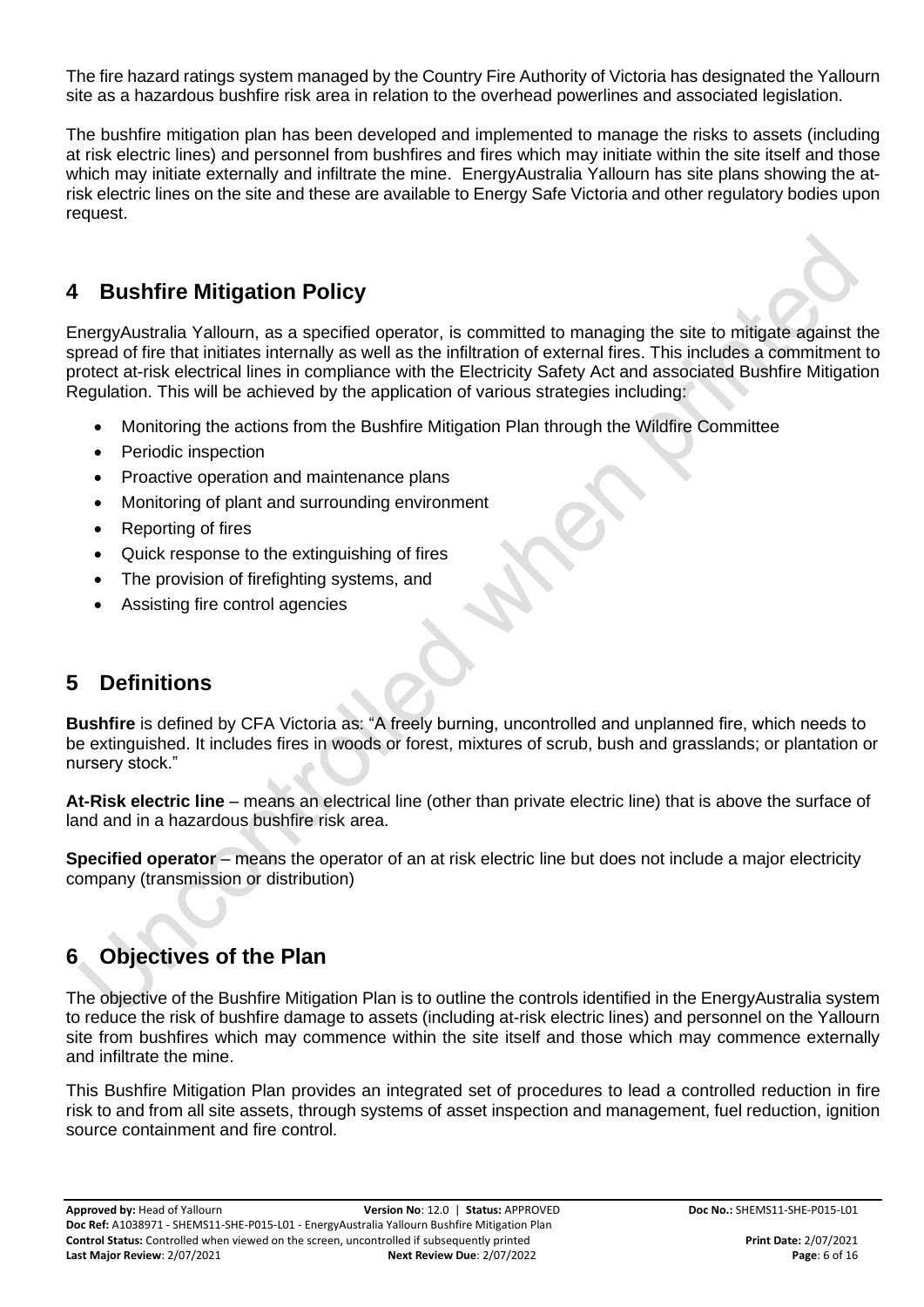The specific objectives of the Plan are:

- To fully comply with the Electricity Safety Act and Electricity Safety (Bushfire Mitigation) Regulations
- To describe the processes and procedures for monitoring the implementation and effectiveness of the bushfire mitigation strategies and programs for the site.
- To maintain a program of asset inspections consistent with the assessed level of risk
- To operate and maintain the plant and facilities with controls to minimise the risk of initiation and/or spread of fire
- To manage vegetation fuel loads and asset clearances in a timely manner, for minimum fire risk, consistent with relevant standards and regulation
- Assess the performance of programs supporting this Plan and strive for continual improvement
- Communicate with external agencies through the Wildfire Committee

Whilst the effective application of this Plan does lead to reduced fire risk, there is still some residual risk. Consequently there is a need to manage fire response and this is managed under the strategic framework of the site Emergency Response Plan, document SHEMS12-SHE-L01, which provides guidance for the escalation of fire response through Estate Services, FRV, CFA and other combat agencies as required.

#### **6.1 Non EnergyAustralia Overhead Lines**

On the Yallourn site, there are overhead lines owned and managed by others, typically AusNet Services power lines. The AusNet Services power lines are located on easements on the site and are clearly marked on the site drawings. These lines are managed by AusNet Services and the management of these lines is included in their Bushfire Mitigation Plan; hence they are not included in the EnergyAustralia Yallourn Bushfire Mitigation Plan.

There are responsibilities for both EnergyAustralia and AusNet Services to manage the easements in accord with this Plan, the Electrical Safety (Electrical Line Clearance) Plans and with the Yallourn site lease agreement covering the line easements.

### **7 Site Responsibilities**

#### **7.1 Manager Responsibilities**

The Mine Leader is responsible to ensure that the Bushfire Mitigation plan is developed, managed and implemented for the Yallourn Mine. The Mine Leader is responsible for the development of SHEMS13-SHE-L04 - Mine Fire Control Management Plan and the management of fuel reduction in the Mine area.

The Estate Services Alliance Leader is responsible for maintaining emergency fire response capability for the site, chairing the Wildfire Risk Committee and developing/implementing procedures applicable to Estate Services to minimise the bushfire risk.

The Mine Specialist and the Electrical Compliance Specialist are responsible for the preparation/update of the Bushfire Mitigation Plan for the Yallourn site.

The Team Engineer Electrical is responsible for the development and implementation of procedures and process for the maintenance and operation of Energy Australia overhead power lines at the Yallourn site.

#### **7.2 Site Management Procedure for the BMP**

The Station Operating Procedure SHEMS11-SHE-P015 ensures that the Bushfire Mitigation Plan is reviewed annually, updated and checked against the current regulation, then sent to ESV before 1 July to ensure compliance with the Regulation.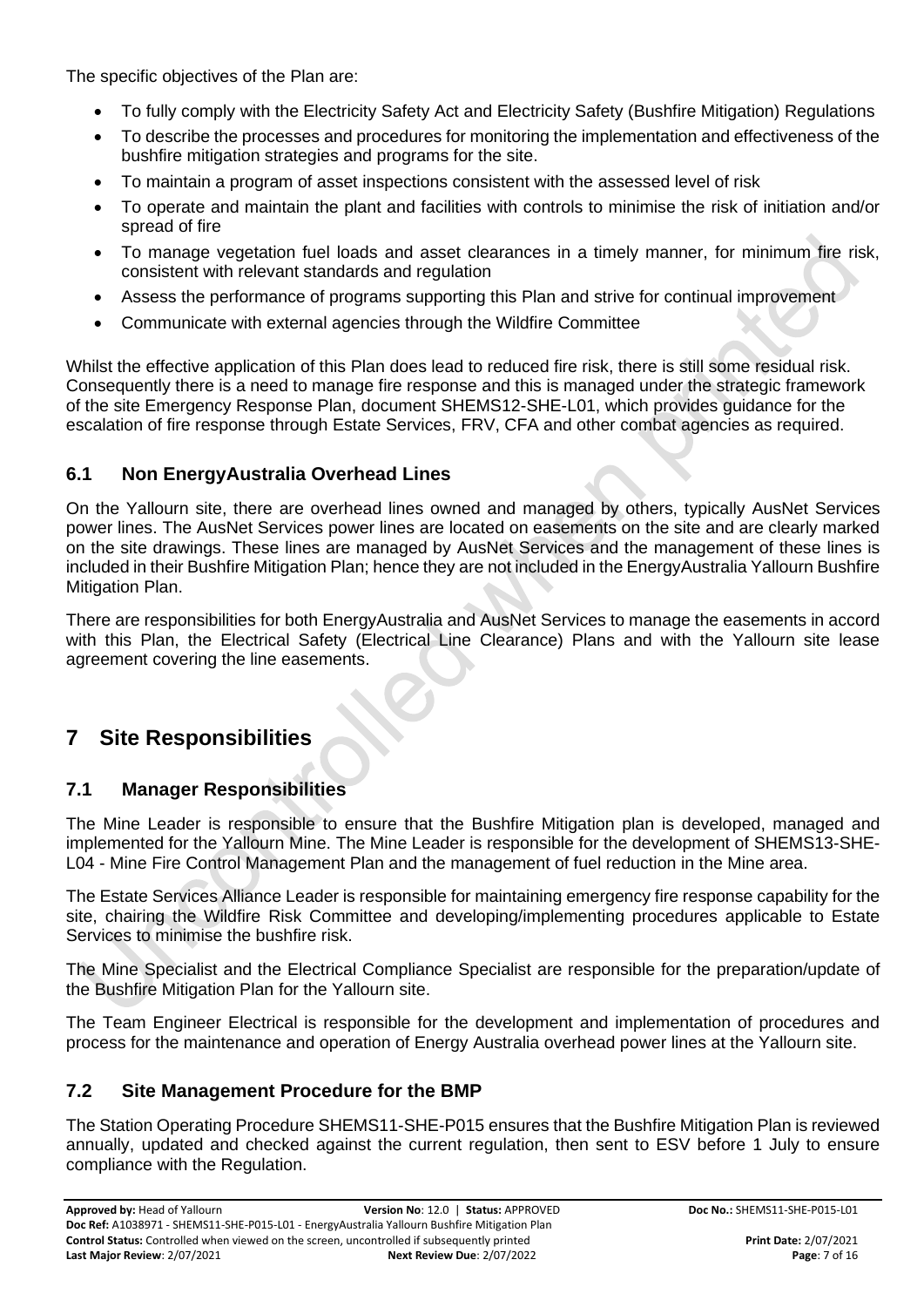#### <span id="page-7-0"></span>**7.3 Site Map**

The site plan shown in the appendix displays the overall area of the Yallourn site. The Mine is a dynamic operation and the overhead lines are re-routed to meet the mining requirements. Single line drawings and layout drawings are continually updated to identify the overhead lines on site. The up to date drawings are available to Energy Safe Victoria upon request but not included as an attachment to this plan.

### **8 Preventative Strategies**

The preventative strategies to minimise the risk of the 'at-risk' electric lines and other plant starting fires at the Yallourn site are as follows:

- Management of the Mine Fire Control Management Plan
- Management of the overhead reticulation lines by a comprehensive procedure including overhead thermography surveys
- Implement a fuel reduction program prior to and during the fire season
- Manage all hot works on the site
- Manage the specific requirements of hot works on days of total fire bans
- Manage the firefighting equipment on site
- Maintain a process to ensure vehicles and mobile plant are suitably equipped and modified to enter a fuel rich environment
- Manage a process to detect, report and extinguish fires in or near the Yallourn site
- Maintain an emergency response procedure for the site
- Maintain and manage a reticulated water fire suppression system to provide a source of water to effectively extinguish fires
- Assist fire control agencies in the management and investigation of fires on and off site.
- Manage and maintain an effective communication system
- Use trained and competent personnel to implement the bushfire mitigation plan
- No smoking policy in the Mine

Managers across the site have been allocated specific responsibilities to enact the above preventative strategies. A list of the relevant site procedures is tabled in section 12 References.

The Bushfire Mitigation Plan includes fire hazard removal as well as the preparation of strategic fire breaks to ensure that the Power Station, Mine and other critical assets are protected against bushfire that occur on or external to the EnergyAustralia Yallourn property.

### **9 List of all Works**

#### <span id="page-7-1"></span>**9.1 Electrical Asset Management**

The Mine procedure YMA-OPS- PR-0374 - "Management of LV & HV Overhead Distribution System" documents and details the management of the site's high voltage and low voltage overhead reticulation system. The document covers the design, maintenance and vegetation management methods for the site.

EnergyAustralia Yallourn maintains an Electrical Safety (Electrical Line Clearance) Plan (SHEMS11-SHE-L01) which provides an integrated set of procedures for the safe management of electrical line clearance and this plan links with the Bushfire Mitigation Plan.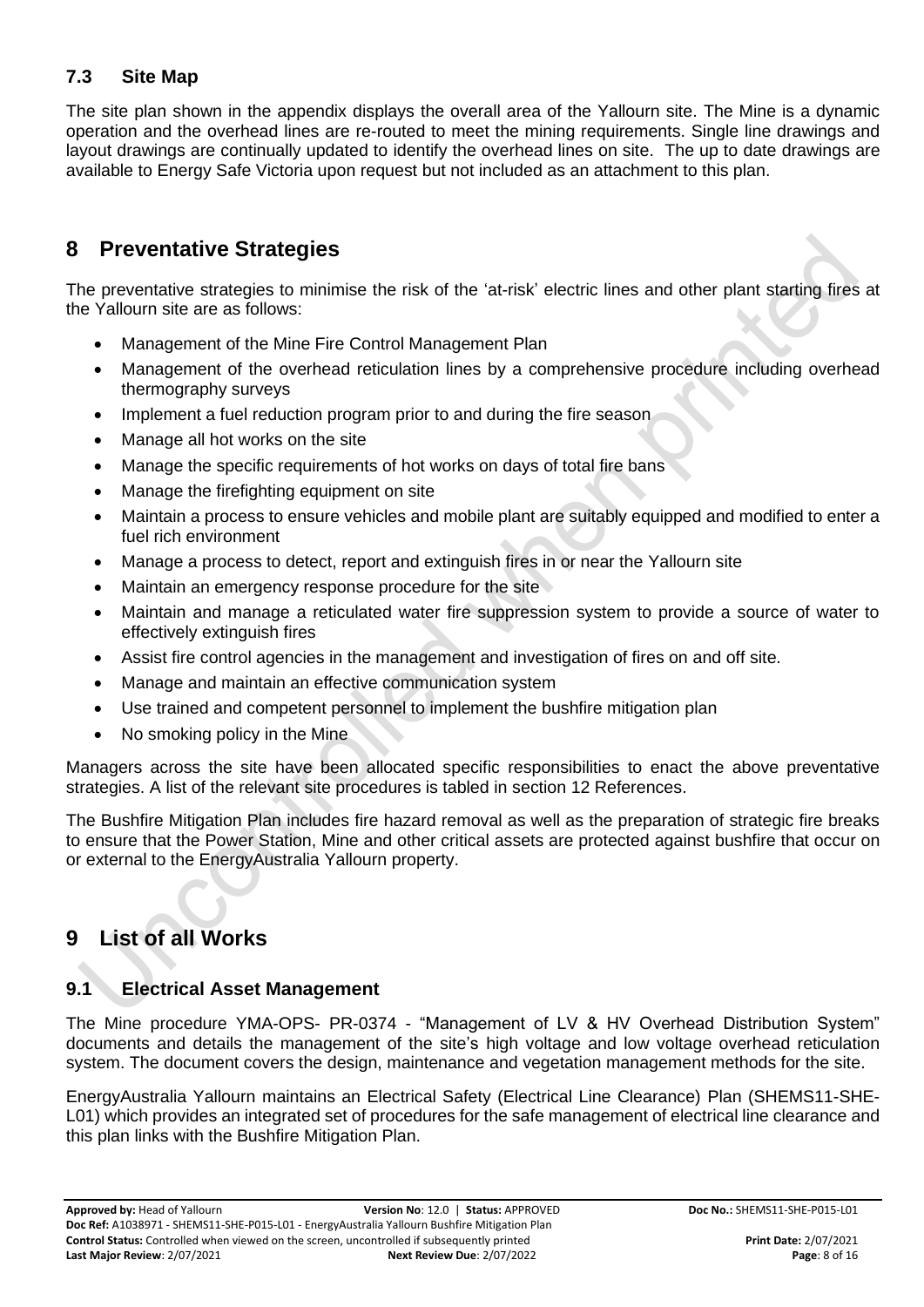The Mine Alliance maintains electrical assets by completing regular pole earth grid testing, thermography surveys, annual vegetation inspection and clearance, visual pole inspection, regular testing of substation transformer and 3 yearly pole integrity testing using form YMA-OPS-FO-0339 – "Pole Inspection / New Pole / Pole Removal Data Sheet". The frequency of these tests, inspections and checks are defined in the procedure for the Management of LV & HV Overhead Distribution. Only personnel who possess the relevant competency can carry out maintenance on or near electrical assets at Yallourn. Site personnel and contractors who carry out work and inspections on or near at –risk electric lines will have completed the approved training and comply with site procedures. For online asset inspections this means a linesman qualification; for vegetation inspections a Certificate 2 in Asset Inspection 22109VIC or equivalent. A register of authorised workers is maintained within the Maximo Asset Management system to ensure that workers have the appropriate qualifications prior to inspections or work on or near electric lines, and to monitor when refresher training is required. Refer Maximo report YXADM0088 - Register of Authorized Workers.

All new overhead power line installations are designed to meet the site Electrical Safety Management Scheme and the regulator's installation standards.

On days of high fire danger the switching of overhead power lines is minimised. Electrical operators pay particular attention to survey the area surrounding each pole switch for hot embers after switching has been completed.

On days of total fire ban all work on overhead power lines is postponed and emergency switching is carried out under Mine procedure YMA-OPS-PR-0129 - "Carrying out Hot Works on Days of Total Fire Ban".

In the event of a fire threatening the Yallourn site, the Site Emergency Response Plan is initiated.

All substations have fire detection systems which are checked as part of a monthly routine by a competent contractor.

#### <span id="page-8-0"></span>**9.2 Wildfire Risk Committee**

The Estate Service Alliance manages the Wildfire Risk Committee to coordinate the fuel reduction works across the site. The Wildfire Risk Committee meets monthly, reviews the condition on site, monitors the implementation of the Bushfire Mitigation Plan and implements action to ensure that the EnergyAustralia Yallourn site is adequately protected against wildfire attack. A specific focus is placed on fire risk mitigation by the committee during the fire danger period

The Wildfire Risk Committee includes representatives from the Latrobe Shire, Ausnet, Vic roads, V/line and the contracted grazing company to discuss and monitor the fire mitigation actions particularly during the fire danger period.

Fire hazard removal works include slashing, mulching, pruning and controlled fuel reduction burns. These works are assessed prior to each fire season when a program is established and enacted. Regular inspections during progress of works are conducted to maintain hazard reduction priorities and report to management.

EnergyAustralia Yallourn has a lease with a grazing contractor over extensive perimeter lands as well as strategic areas within the Mine. The conditions of the lease require cooperation on grass fuel reduction for the annual fire season. A representative from the grazing contractor (currently Minto Pastoral) participates in the Wildfire Risk Committee meeting.

#### **9.3 Hot Works**

All hot works on the site are managed according to specific procedures.

In the Mine, procedure YMA-OPS-PR-0343 - Hot Works Procedure, provides the methodology for the undertaking of hot works within the mine. Hot Work Permits are issued for all hot works carried out in the Mine. The Issuing Authority advises personnel of all restrictions that may apply to hot works, including the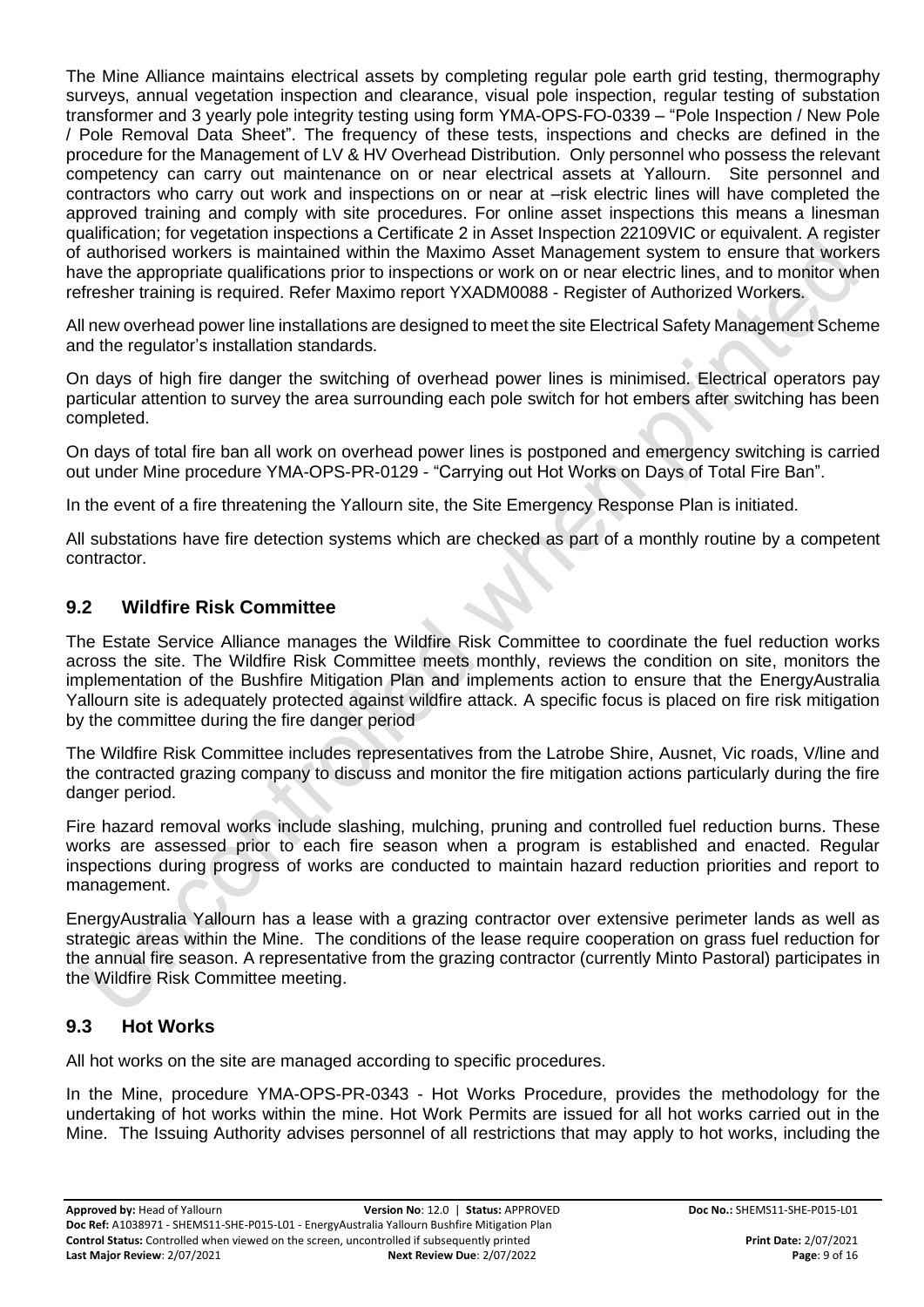non-issue of Hot Work Permits on high risk days. Restrictions are in place for the issuing of Hot Works Permits on days of total fire ban and internal fire alerts are controlled through this procedure.

The Power Station controls the instruction Hot Works SHEMS11-SHE-P500-I01 to manage all hot works on the Power Station site for general conditions and for days of total fire ban.

#### <span id="page-9-2"></span>**9.4 Days of Total Fire Ban**

The Standard Operating Procedure for Applying for FRV Permits and Internal Permits to Carry Out Hot Works on Days of Total Fire Ban SHEMS11-SHE-P001 defines the process for obtaining a total fire ban exemption for essential works.

Mine procedure YMA-OPS-PR-0129 - "Carrying out Hot Works on Days of Total Fire Ban", must be followed if hot work needs to be done in the Mine on a total fire ban day. The procedure YMA-OPS-PR-0217 – "Control Centre Fire Alert" details the actions to be taken by the Control Centre when a Fire Alert is declared.

Additional resources are provided on site when the CFA declare a 'Day of extreme fire danger'.

#### <span id="page-9-3"></span>**9.5 Investigations**

An investigation will be initiated in the event of a fire involving Yallourn's at-risk electrical lines. The investigation will use the site's investigation procedures to identify the cause of the fire and the actions required to reduce the risk of further occurrences of the incident. All fires originating from Yallourn's supply network will be reported to Energy Safe Victoria in accordance with the Electrical Safety Management Scheme.

#### <span id="page-9-0"></span>**9.6 Training and Competence**

All personnel required to perform tasks detailed in this procedure are trained to the requirements defined in the site procedures, industry standard and legislation. The training of personnel is managed and recorded by training coordinators in the Mine and Power Station. All personnel carrying out work on site are fully site inducted. The induction process states the minimum requirements for carrying out work on site, the need to report fires and provide firefighting assistance within their capabilities.

All electrical operators are trained to the relevant site's procedures and competent to perform the electrical switching. All personnel carrying out maintenance work on electrical assets in the Mine are trained and competent for this work.

Site procedure SHEMS11-SHE-P502-I03 – Authorisation to perform electrical work on site, defines the process to register all authorised electrical workers for the site and ensure the competency of electrical workers.

Relevant managers on site are trained on the Australasian Inter-Service Incident Management System (AIIMS) to ensure effective incident management on site.

#### <span id="page-9-4"></span>**9.7 External Agencies**

The Emergency Response Plan defines the function and responsibilities of the incident management team and the interface with emergency services and external agencies. Reporting to external agencies is done in accordance with the EnergyAustralia document SHEMS15-SHE-P001-A02 - Quick Guide - Immediate Incident Reporting. Yallourn provides assistance to fire control authorities, as required, in the investigation of fires on site.

#### <span id="page-9-1"></span>**9.8 Fire Management in the Mine**

EnergyAustralia has developed a Mine Fire Control Management Plan (FCMP). The FCMP forms an integral component of EnergyAustralia Yallourn's SHE Management System and provides the framework, procedures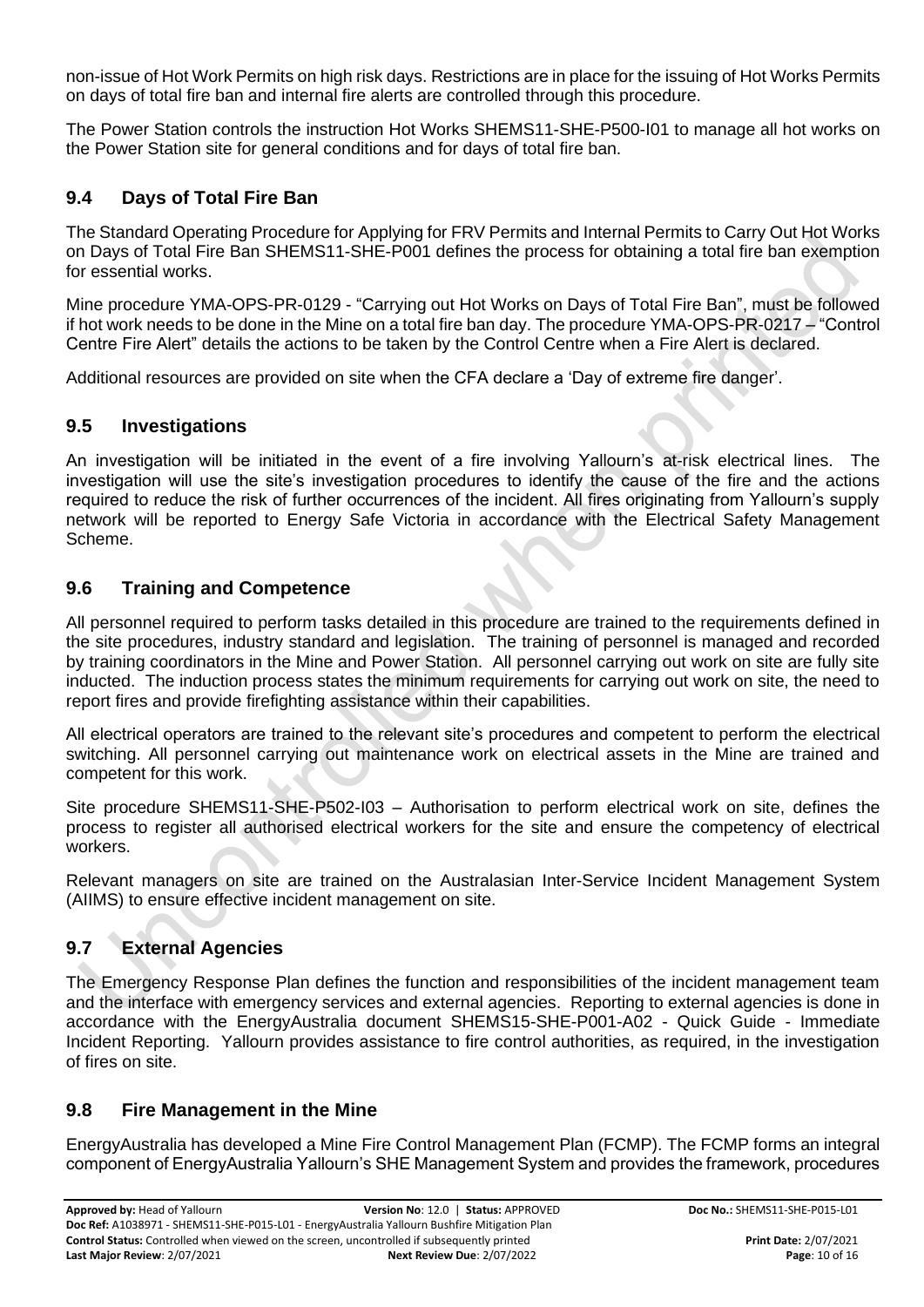and processes to effectively manage fire related hazards. The objectives of the FCMP are to ensure that effective processes and procedures are established, implemented and maintained to enable the effective management of fire related hazards at Yallourn Mine.

In particular, a key objective of the FCMP is to control and minimise any impact from a mine fire on the environment, public and employee safety and health, mine assets and continuity of coal supply.

In summary, the key objectives include:

- Provide the systems and processes to effectively manage the risk associated with a mine fire that could be sourced from either within the mine or external to the mine;
- Ensure public safety and health is effectively maintained;
- Minimise the impact of fire on the surrounding environment;
- Ensure public infrastructure is not adversely impacted including for example: roads, railway lines, rivers, power infrastructure, etc.;
- Maintain a safe working environment for all employees, contractors and stakeholders;
- Maintain continuity of operations, including infrastructure associated with coal supply and overburden removal;
- Comply with all relevant legal and other requirements;
- Maintain an environment of continuous improvement.

#### **9.9 Fire Detection**

Fire detection and alarms systems are used throughout the site. These systems provide early detection of fires and ensure that emergency services respond to the alarm. Alarms from the fire suppression and detection systems throughout the Yallourn Mine site are monitored in the Mine Control Room.

The Emergency and Protective Services Team monitor and respond to all Power Station alarms and arrange for FRV and CFA back up where an actual fire is detected. Alarm systems are routinely tested for functionality and defects repaired promptly by Estate Services to the standard set in AS 1851-2012.

Mine procedure YMA-OPS-PR-0100 - Fire Procedure, details the actions required of all personnel working in the Yallourn Mine in relation to prevention, reporting and fighting of fires in or near the Mine.

#### **9.10 Fire Extinguishers**

Fire extinguishers are maintained and managed on site. In the Mine, procedure YMA-OPS-PR-0154 details the Mine Manager's responsibility to ensure adequate numbers and types of extinguishers are located and easily identified throughout the Mine.

#### **9.11 Vehicle Authorisation**

Vehicles used in the Mine must be suitably equipped to enter a fire risk environment. Vehicles are not permitted to enter the Mine unless they have been inspected using form YMA-OPS-FO-0309 - Vehicle Authorisation Inspection and are authorised to enter the Mine. All vehicles are inspected by a competent person before authorised for use on site.

#### **9.12 Reticulated Water Fire Suppression System**

The fire service pipes, sprays and pumps system undergoes a structured maintenance program based on inspection. This includes;

- Routine inspections completed every 6 months
- Thorough inspections completed every 12 months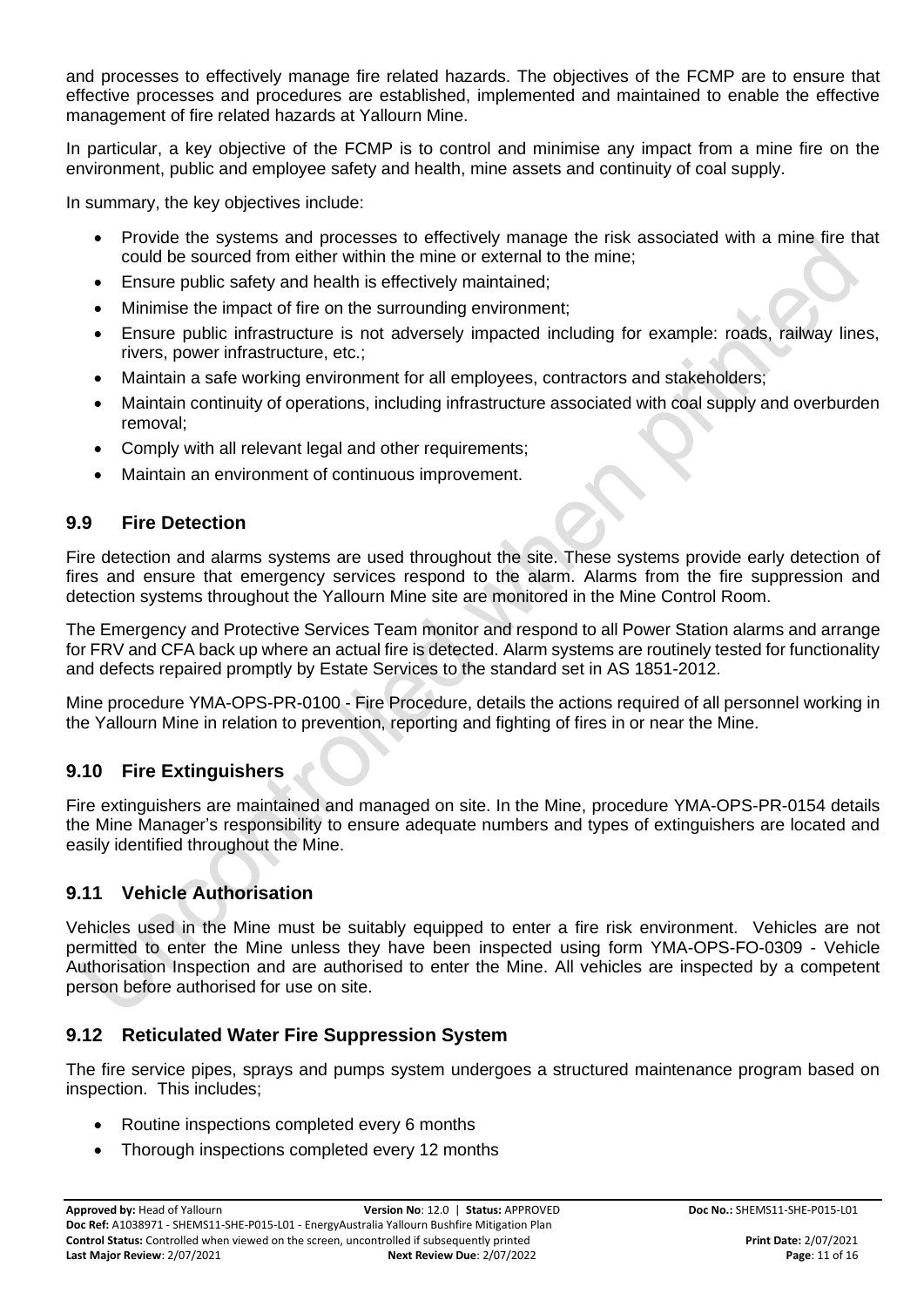Actions from these inspections, and any other daily or weekly routines, are raised as work orders and given a priority ranking which determines when specific works must be completed,

#### **9.13 Contractors**

Contractors engaged in overhead line maintenance, installation, line clearance (both linesmen and vegetation control companies) must be licensed, trained and competent for the task. Contractors are monitored and audited in the conduct of these works.

All contractors are directly engaged by Energy Australia to maintain and install electrical assets

Vegetation control companies inspect overhead conductors on a twice-yearly basis and clear any vegetation approaching the minimum distances. Should any vegetation breach the minimum distances or contact the conductors then the line is isolated and work is carried out under permit conditions. The minimum approach distance on site exceeds the regulations guidelines. i.e minimum approach distance to overhead lines is set as 5 meters.

### **10 Monitoring**

The Wildfire Risk Committee monitors the actions raised by the Committee to ensure that the EnergyAustralia Yallourn site is adequately protected against wildfire attack. The Committee has external representation who provide input to the meeting from a wide viewpoint to assist in the development and implementation of strategies to minimise the fire risk on site. The Mine Maintenance Specialist also monitors the fire mitigation strategies for the Mine and updates the Fire Control Management Plan as required.

### <span id="page-11-0"></span>**11 Auditing and Reporting**

The Bushfire Mitigation Plan is audited on an annual basis. The audit process is initiated in March of every year by a work order in the site's computerised maintenance management system (Maximo). The preventive maintenance plan MHVRP410E and job plan MHVR410E defines the objectives and specifics of the audit.

The audit includes the following;

- Review the Electrical Safety (Electrical Line Clearance) Plan
- Monitor and audit the implementation of the Bushfire Mitigation Plan (this plan)
- Identify any deficiencies in the plan or the implementation
- Monitor and audit the effectiveness of inspections under the plan
- Propose improvements for the plan and the plan's implementation
- Ensure any necessary training for the performance of the plan has been carried out
- Monitor and audit the competence of persons assigned to carry out the inspections

The audit must address the issues identified in clause 6(n) of the Electricity Safety (Bushfire Mitigation) Regulation. Any deficiencies found within the monitoring and auditing process triggers an action, which will be remedied by establishing improvements to the plan.

The revised Bushfire Mitigation Plan is then approved by the Head of Yallourn and sent to Energy Safe Victoria before July each year.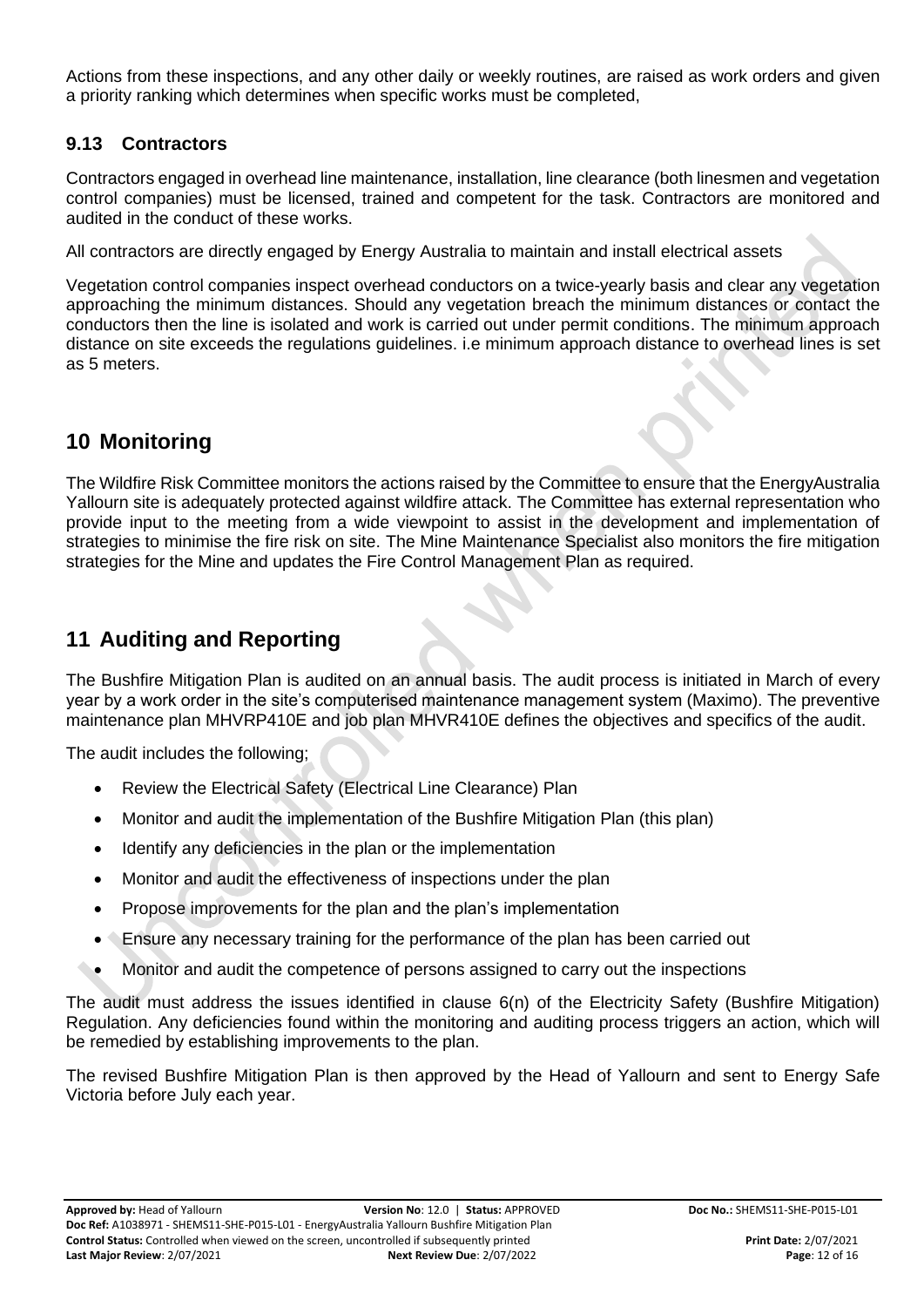### **12 References**

| <b>Document ID</b> | <b>Document Title</b>                                                                                                       |
|--------------------|-----------------------------------------------------------------------------------------------------------------------------|
| A1039749           | SHEMS11-SHE-P015 - Management of the EnergyAustralia Yallourn Bushfire Mitigation Plan                                      |
| A1039787           | SHEMS11-SHE-L01 - Electricity Safety (Electrical Line Clearance) Plan                                                       |
| A1065137           | SHEMS13-SHE-L04 - Mine Fire Control Management Plan (FCMP)                                                                  |
| A1044340           | SHEMS11-SHE-P500-I01 - Hot Works (Power Station)                                                                            |
| A1037878           | SHEMS10-SHE-P001 - Removal of Vegetation on the EnergyAustralia Yallourn Site                                               |
| A1017664           | SHEMS12-SHE-L01 - Emergency Response Plan                                                                                   |
| A1031727           | SHEMS11-SHE-P001 - Applying for CFA Permits and Internal Permits to Carry Out Hot Works on Days of<br><b>Total Fire Ban</b> |
| A1034365           | SHEMS11-SHE-P502-I03 - Authorisation to Perform Electrical Work on Site                                                     |
| A1044935           | SHEMS11-SHE-P502-R01 - Register of Authorised Electrical Workers                                                            |
| A1034637           | YMA-OPS-PR-0374 - Management of LV & HV Overhead Distribution System                                                        |
| A1031477           | YMA-OPS-PR-0129 - Carrying Out Hot Works on Days of Total Fire Ban                                                          |
| A1042354           | YMA-OPS-PR-0100 - Fire Procedure                                                                                            |
| A1032855           | YMA-OPS-PR-0343 - Hot Works Procedure                                                                                       |
| A1044137           | YMA-OPS-PR-0217 - Control Centre Fire Alert                                                                                 |
| A1031300           | YMA-OPS-PR-0154 - Fire Precautions                                                                                          |
| A1036207           | YMA-OPS-FO-0309 - Vehicle Authorisation Inspection                                                                          |
| A1049221           | YMA-OPS-FO-0339 - Pole Inspection / New Pole / Pole Removal Data Sheet                                                      |
| A1030405           | SHEMS15-SHE-P001 Reporting, Investigation and Classifying Incidents                                                         |
| A1034223           | SHEMS11-ESV-P001 - Wildfire Risk Mitigation                                                                                 |
| N/A                | Electricity Safety Act 1998                                                                                                 |
| N/A                | Electricity Safety (Bushfire Mitigation) Regulations 2013                                                                   |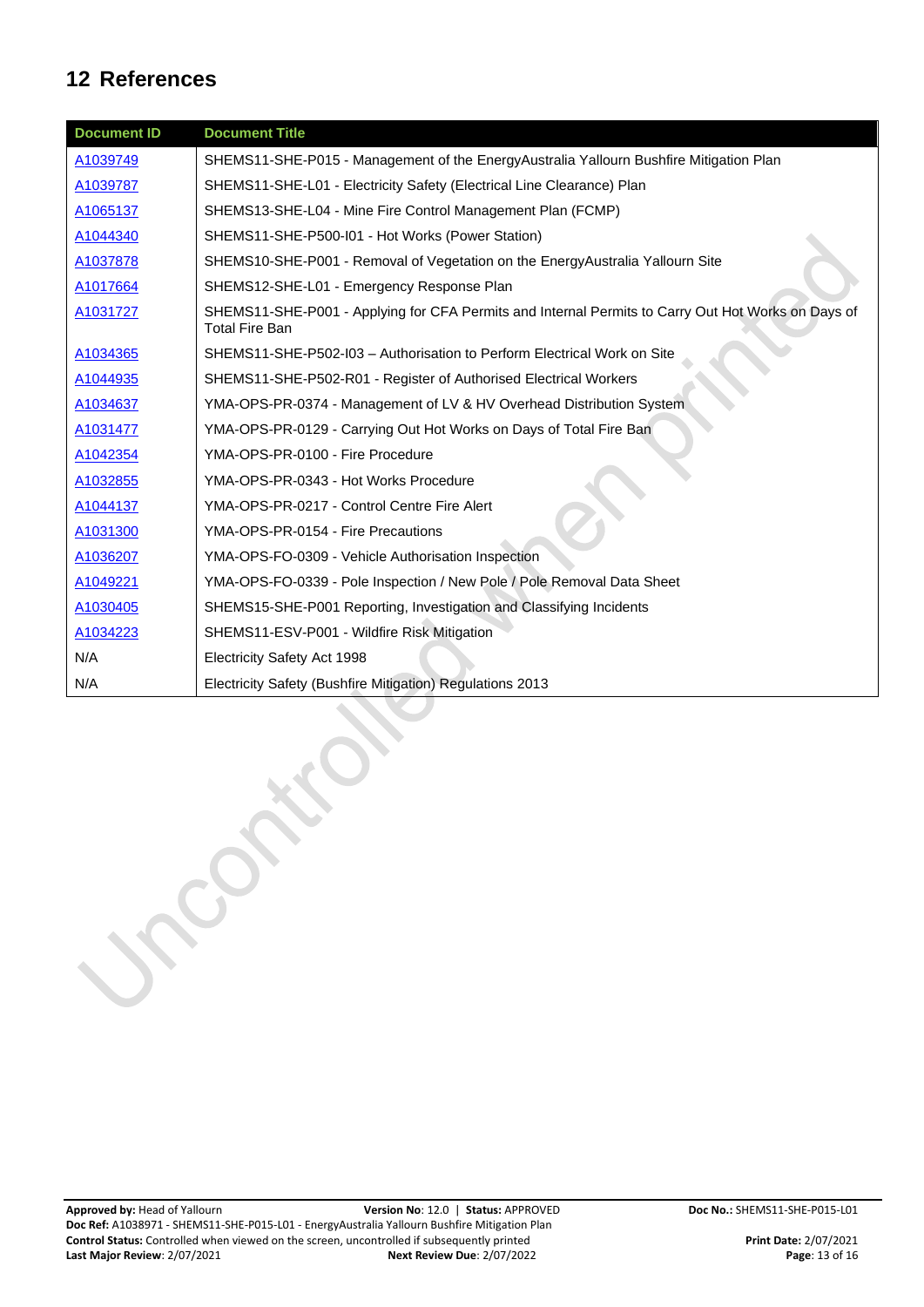



Drawing No. LV5/11-5/009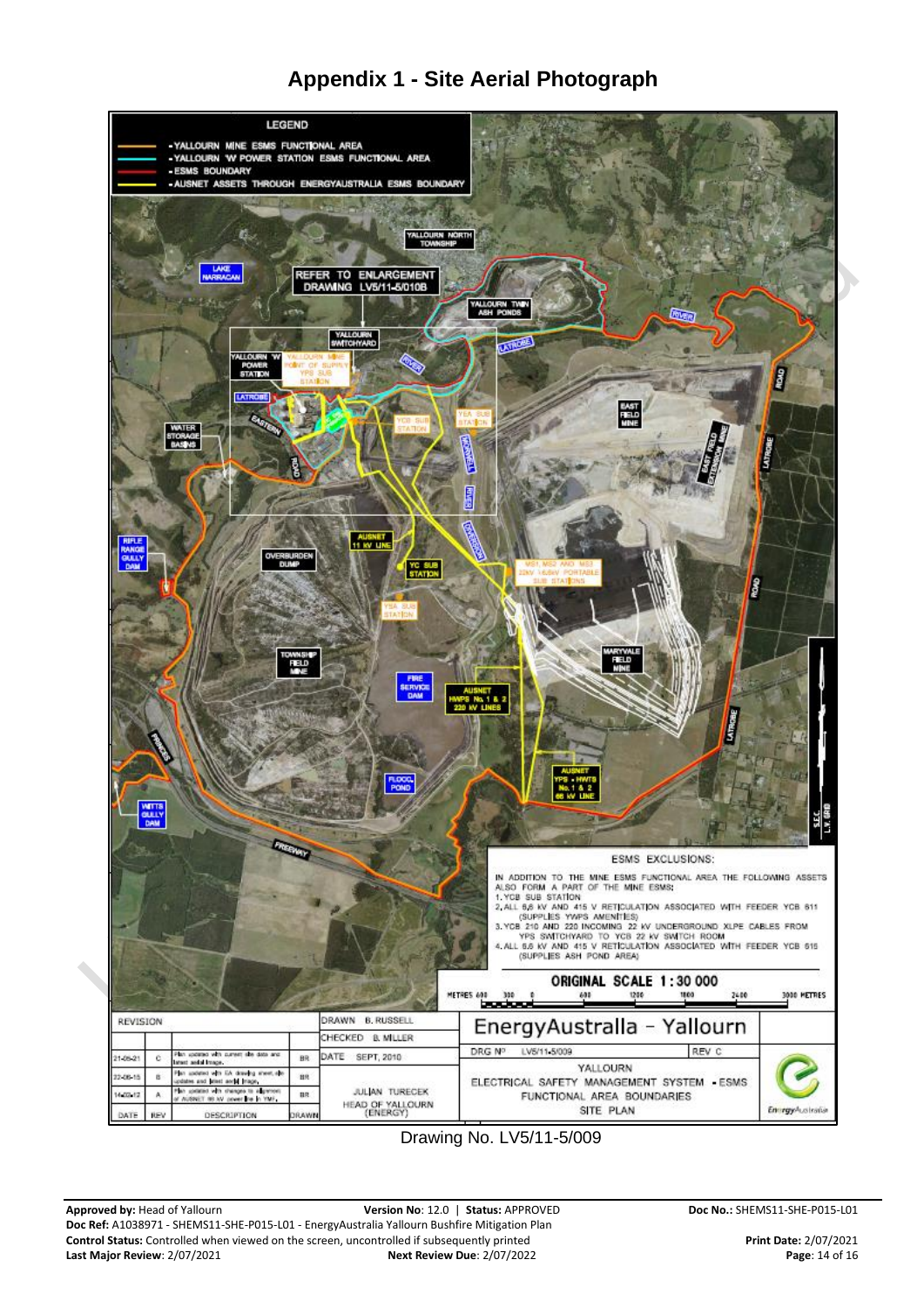| Line (feeder)    | <b>Voltage</b> | <b>Number</b>      |            | <b>Insulated</b> | <b>Number</b><br>of poles | <b>Pole material</b>    |          | Year of      |
|------------------|----------------|--------------------|------------|------------------|---------------------------|-------------------------|----------|--------------|
| denomination     | (kV)           | of<br><b>Spans</b> | Length (m) | (Y/N)            |                           | Wood                    | Concrete | construction |
| MS1 - 671        | 6.6            | 42                 | 2,069      | N                | 43                        | 22                      | 21       | 1987         |
| MS2 - 681        | 6.6            | 16                 | 1,132      | N                | 17                        | 1                       | 16       | 1990         |
| MS3 - 691        | 6.6            | 19                 | 820        | N                | 20                        | 5                       | 15       | 1988         |
| <b>YCB - 213</b> | 22             | 67                 | 6,138      | N                | 68                        | 30                      | 38       | 1980         |
| <b>YCB - 224</b> | 22             | 94                 | 8,884      | N                | 95                        | 35                      | 60       | 1977         |
| $YCB - 611$      | 6.6            | 32                 | 1,321      | N                | 33                        | 24                      | 9        | 1975         |
| $YCB - 613$      | 6.6            | 3                  | 140        | N                | 4                         | $\overline{\mathbf{4}}$ | $\Omega$ | 1988         |
| <b>YCB - 615</b> | 6.6            | 72                 | 5.534      | N                | 73                        | 38                      | 35       | 1972         |
| <b>YCB - 622</b> | 6.6            | 32                 | 1,960      | N                | 33                        | 23                      | 10       | 1975         |
| <b>YCB - 624</b> | 6.6            | 71                 | 4,985      | N                | 72                        | 53                      | 19       | 1974         |
| $YCB - 626$      | 6.6            | 5                  | 185        | N                | 6                         | 6                       | 0        | 1990         |
| <b>YEA - 651</b> | 6.6            | 38                 | 2,402      | N                | 39                        | 20                      | 19       | 1983         |
| YEA - 655        | 6.6            | 29                 | 2.458      | N                | 30                        | 20                      | 10       | 1980         |
| YEA - 662        | 6.6            | 29                 | 1.875      | N                | 30                        | 22                      | 8        | 1984         |
| YEA - 666        | 6.6            | 26                 | 1,908      | N                | 27                        | 19                      | 8        | 1987         |
| <b>YSA - 631</b> | 6.6            | 38                 | 2,769      | N                | 39                        | 33                      | 6        | 1980         |
| YSA - 633        | 6.6            | 63                 | 4,220      | N                | 64                        | 52                      | 12       | 1975         |
| YSA - 642        | 6.6            | 65                 | 4,901      | N                | 66                        | 52                      | 14       | 1980         |

# **Appendix 2 - At Risk Electric Lines detail**

 $\mathbf{r}$